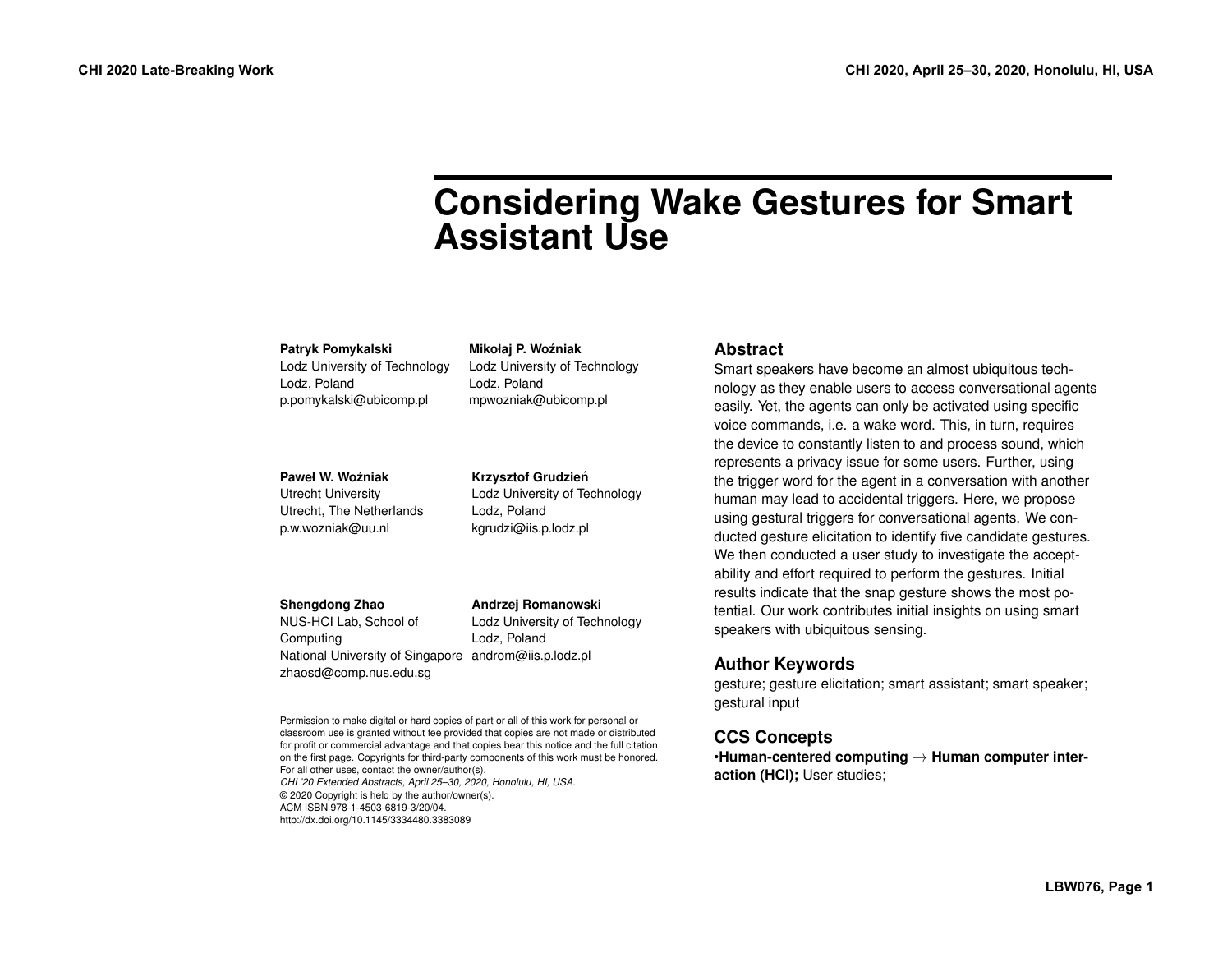## **Introduction**

Smart speakers have become part of users' homes. With more and more units sold every year worldwide [\[2\]](#page-6-0), many users interact with conversational agents embedded in smart speakers on an everyday basis. Past work reported that users tend to develop relationships with their smart speakers and tend to personify them [\[7\]](#page-6-1).

Yet, despite the wide adoption of such devices, their use is not always hassle-free. Pyae and Joelsson [\[8\]](#page-6-2) reported that voice interaction with smart speakers often posed many usability challenges. Later research suggested that users would benefit from multimodal interaction with smart assistants, e.g. by combining voice with touch as proposed by Bentley et al. [\[1\]](#page-6-3). Further work suggested that using wake words to activate smart speakers was problematic, inter alia due to the risk of undesired activation and suggested using alternate modalities for activation. McMillan et al. [\[4\]](#page-6-4) showed that desirable experiences could be produced by employing gaze activation for smart speakers.

In this work, we further investigate alternative modalities for activating smart speakers by considering gestural input as an alternative. Anticipating that ubiquitous gestural sensing will soon be available to everyday users [\[3\]](#page-6-5), we investigate what gestures could be used as wake gestures for smart assistant and if such gestures would be acceptable in home environments. To that end, we first conduct gesture elicitation and then conduct an initial comparative study.

### **Phase One: Gesture Elicitation**

To explore possibilities for wake gesture, we first decided to ask users about suitable gesture designs. We conducted gesture elicitation to obtain a set of user-defined gesture candidates. We employed the method developed by Wobbrock et al. [\[11\]](#page-7-0).

#### *Study Design*

We recruited 20 participants aged  $M = 23$ ,  $SD = 15.33$ (11 Male and 9 Female) using leaflets on campus and social media. All participants reported being proficient users of smart speakers and being fully familiar with smart speaker features.

The study started with a quick introduction to the concept of a wake gesture. After obtaining informed consent, we asked the participant to propose at least five gestures suitable for triggering smart speakers. We chose to ask for a minimum of five gestures as a means of reducing legacy bias through production [\[6\]](#page-6-6). We encouraged commenting the gestures loudly. During the study, the participant remained seated on a chair with ample space around them. This allowed users to perform movements with different body parts or even whole-body gestures. Study sessions were video recorded, experimenters took notes describing particular gestures and transcribed participant comments.

During pilot studies, we observed that some participants assumed that only hand gestures were allowed. Therefore, during the study introduction, we explicitly defined the gesture as any physical, non-verbal action.

#### *Results*

The overall agreement rate, calculated according to the method by Vatavu et al. [\[10\]](#page-7-1), representing the degree of consensus among participant in a single number, was  $AR =$ 0.032. The users suggested a total of 100 gestures, 43 unique gestures were recorded. Figure [1](#page-2-0) shows the top five gestures proposed and number of participants who suggested each of the gestures.

We also noted some unique gestures and full-body interactions. One user suggested grabbing their torso with both hands as a potential wake gesture. Others proposed a wink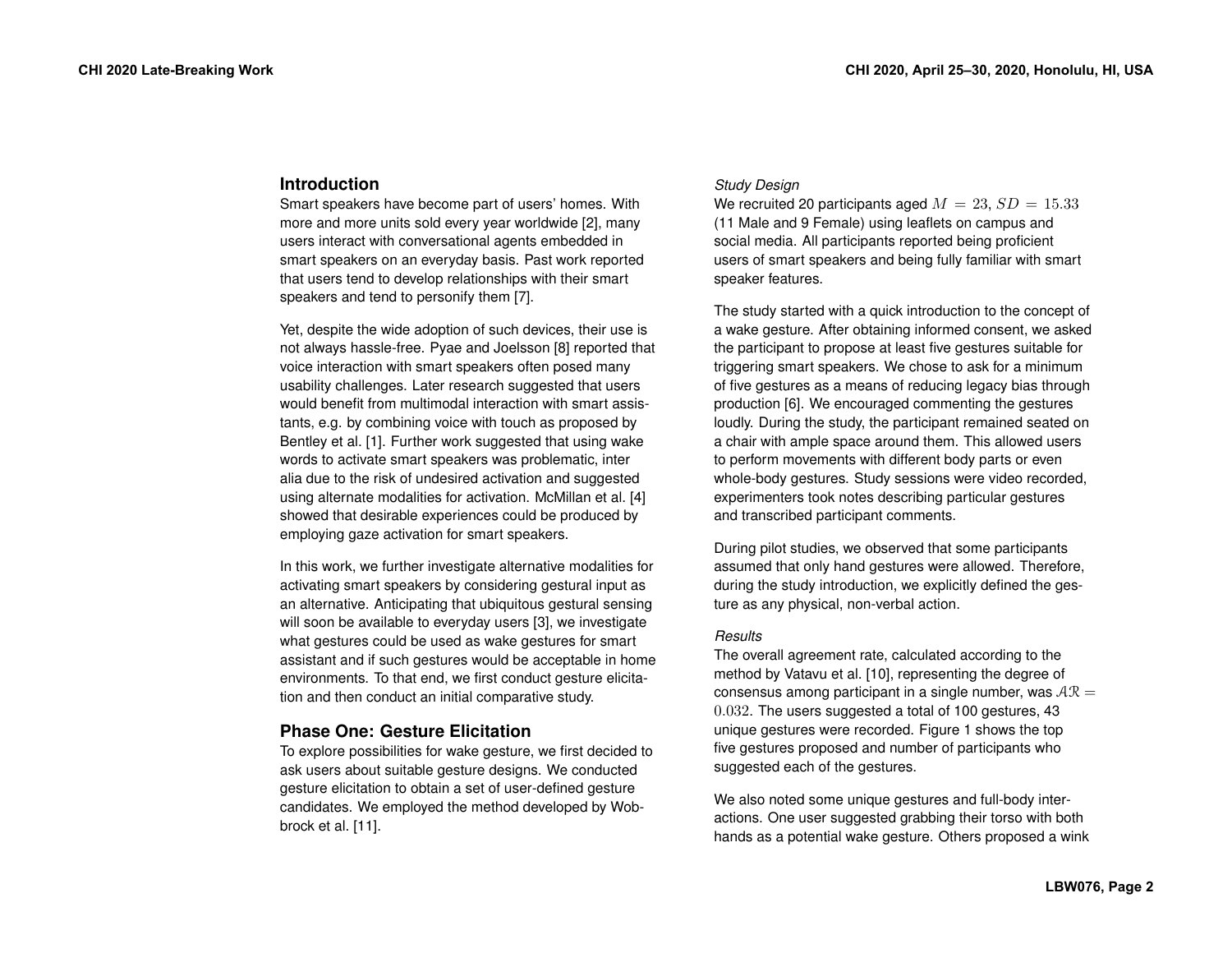

Single Clap - 9 suggestions







Swipe Right - 8 suggestions







Double Clap - 6 suggestions

<span id="page-2-0"></span>**Figure 1:** Top 5 most frequently suggested gestures with respective number of suggestions received.

of an eye, touching one's ear and drawing a circle with a finger in the air.

#### **Phase Two: Initial Evaluation**

Having observed that the agreement rate was low among the participants, we decided to additionally consider acceptability as an aspect that can determine a gesture's suitability as a wake gesture.

### *Study Design*

Through an announcement on the department's website,  $n = 11$  participants were recruited. The participants were aged  $M = 23$ ,  $SD = 4.06$  (6 Male and 5 Female). They were all familiar with smart speakers. We first obtained informed consent and introduced the participants to the concept of a wake gesture. The experimenter then assumed the role of a Wizard-of-Oz smart speaker. The participant was then provided with a task sheet, which was an open cloze test that required obtaining four pieces of information about a particular location. The task was to be completed for the five top gestures and five different locations, administered in a Latin-square-balanced order. Figure [3](#page-3-0) presents a sample task. The participants thus completed a minimum of  $4 \times 5 = 20$  gestures.

The gestures were sensed using a Leap Motion controller placed on a table in front of the participant. The Leap Motion hardware provided a reliable approximation of future sensing technologies. The experimenter could see a screen that showed successfully identified gestures and reacted with 'How can I help you?' each time a gesture was successfully detected. We introduced the sensing technology so that the Wizard-of-Oz study would offer an experience of simulating interacting with a computer and not a scripted conversation.

After the user completed the task using each gesture, we

administered questionnaires related to the condition. We measured the anticipated effort of performing each of the gestures using the Rating Scale Mental Effort (RSME), developed by Zijlstra [\[12\]](#page-7-2). We chose this scale as it is was designed to be suitable for short actions and atomic tasks. We further investigated social acceptability using scales suggested by Rico and Brewster [\[9\]](#page-6-7) and Montero et al. [\[5\]](#page-6-8), asking about acceptability at home, performed alone, with friends and strangers (as these contexts are most typical for smart speaker use based on related work, e.g. [\[7\]](#page-6-1)). When all conditions were completed, we asked the participants to complete a questionnaire ranking the gestures in order of preference. The participants then participated in a semistructured interview where we asked about their anticipated experience of wake gestures. We asked users to reflect on the differences between the gestures and possible use in different contexts. The interview was saved on a voice recorder.

#### *Results*

We conducted a one-way ANOVA to investigate the effect of gesture performed on RSME. We found no significant effect,  $F_{4,40} = 0.57, p > .05$  $F_{4,40} = 0.57, p > .05$  $F_{4,40} = 0.57, p > .05$ . Figure [2](#page-3-1) shows the results. Further, we conducted one-way ANOVAs on align-ranked data (cell frequencies were checked to align-rank transform requirements) to investigate the effect of gesture used on the perceived acceptability at home and in different audiences. We found no significant results. Table [1](#page-3-2) presents the results.

Finally, we summed all the ranks (1 to 5) assigned to the gestures by the participants. The Snap and Swipe gestures received the lowest sum of scores, which indicates that they were most highly ranked. Detailed results are shown in Figure [5.](#page-4-0)

Semi-structured interviews conducted at the end of the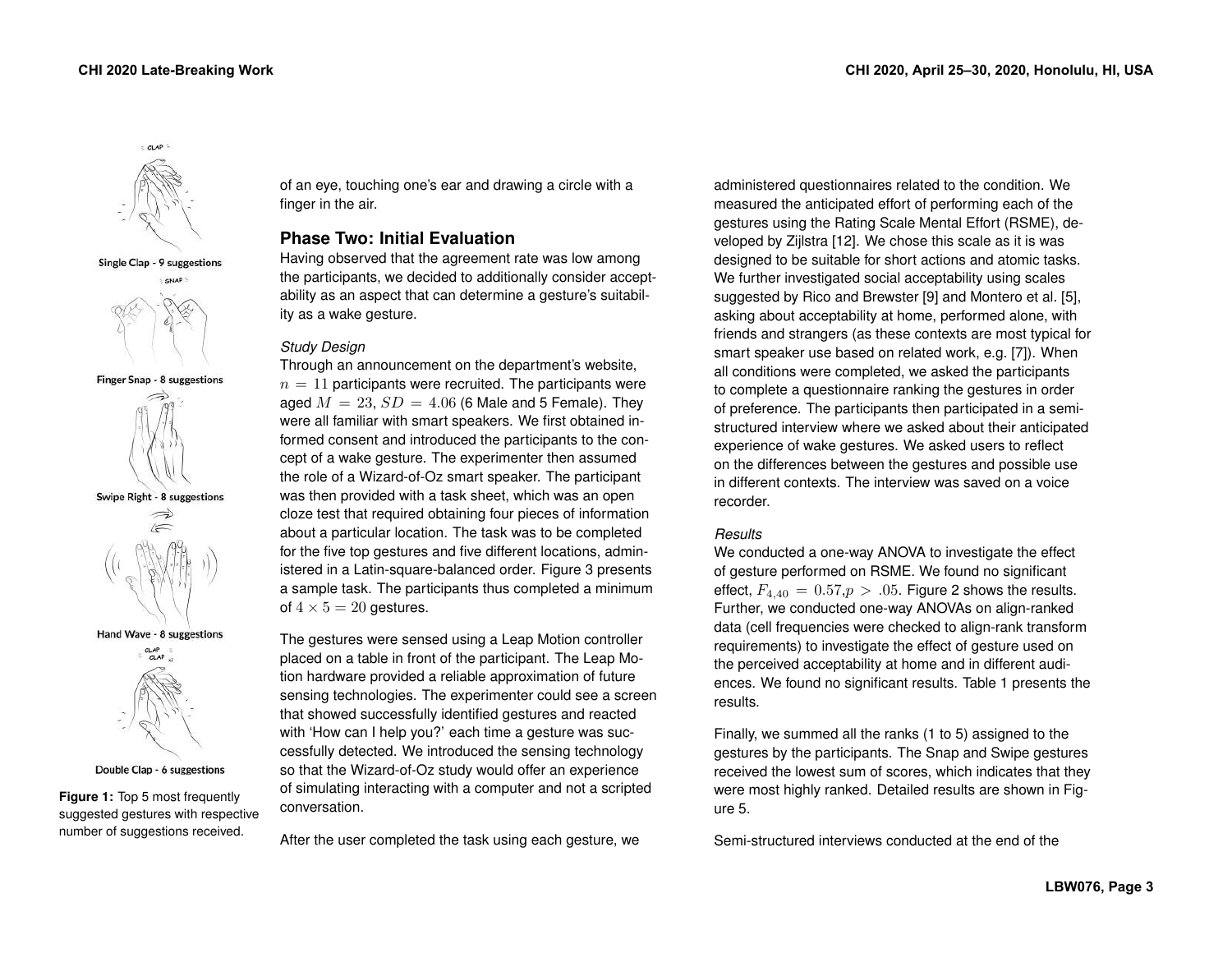<span id="page-3-1"></span>

**Figure 2:** RSME measurements for the respective gestures. Error bars show standard error.

<span id="page-3-2"></span>

|                  | $F_{4,40}$ | p             | M    | SD.  |
|------------------|------------|---------------|------|------|
| <b>HOME</b>      | 0.62       | $> 0.05$ 5.73 |      | 0.73 |
| <b>ALONE</b>     | 0.17       | $> 0.05$ 5.78 |      | 0.53 |
| <b>FRIENDS</b>   | 0.55       | > .05         | 4.58 | 1.42 |
| <b>STRANGERS</b> | 0.86       | $> 0.05$ 2.40 |      | 1.59 |
|                  |            |               |      |      |

**Table 1:** ANOVA results for align-rank-transformed data for acceptability scales.

study were transcribed verbatim. Two researchers then identified passages in the data that discussed wake gestures. We then used affinity diagramming to identify two main themes in the data: the social meaning of gestures and modality preferences.

The participants commented extensively on how wake gestures could be perceived by others in different contexts. They were cautious that some gestures could have unintended implications if other users were unaware that they

#### <span id="page-3-0"></span>**Obtain the information needed to complete the gaps (marked —) from the smart speaker.**

It would be nice to start the trip in the country's capital city —.

Matt and Anna are going to fly from Frankfurt, which offers connections with Venezuela's largest airport —. Credit cards are not that popular in Venezuela. It would be nice to have some cash. The currency in Venezuela is called —.

The exchange rate is — for 1 USD.

**Figure 3:** A sample task to be completed by the participants in Phase Two.

were wake gestures. One participant explicitly stated their reservations:

*People can misunderstand me if I use the gestures.*

Significant concern was also raised about performing audible gestures. Participants were worried that it may draw undesired attention and be disturbing to others. One participant explicitly pointed to sample situation:

*Clapping is loud and draws attention. I would come from the other room if I heard someone clapping. I would think that something is going on.*

On the other hand, many users commented that a careful choice of gestures could alleviate many issues and reduce ambiguity. Another participant commented how a hand wave was not suitable as a wake gesture as it carried an inherently social meaning:

*A hand wave is explicitly a gesture targeted at another person. It would confuse people in my surroundings.*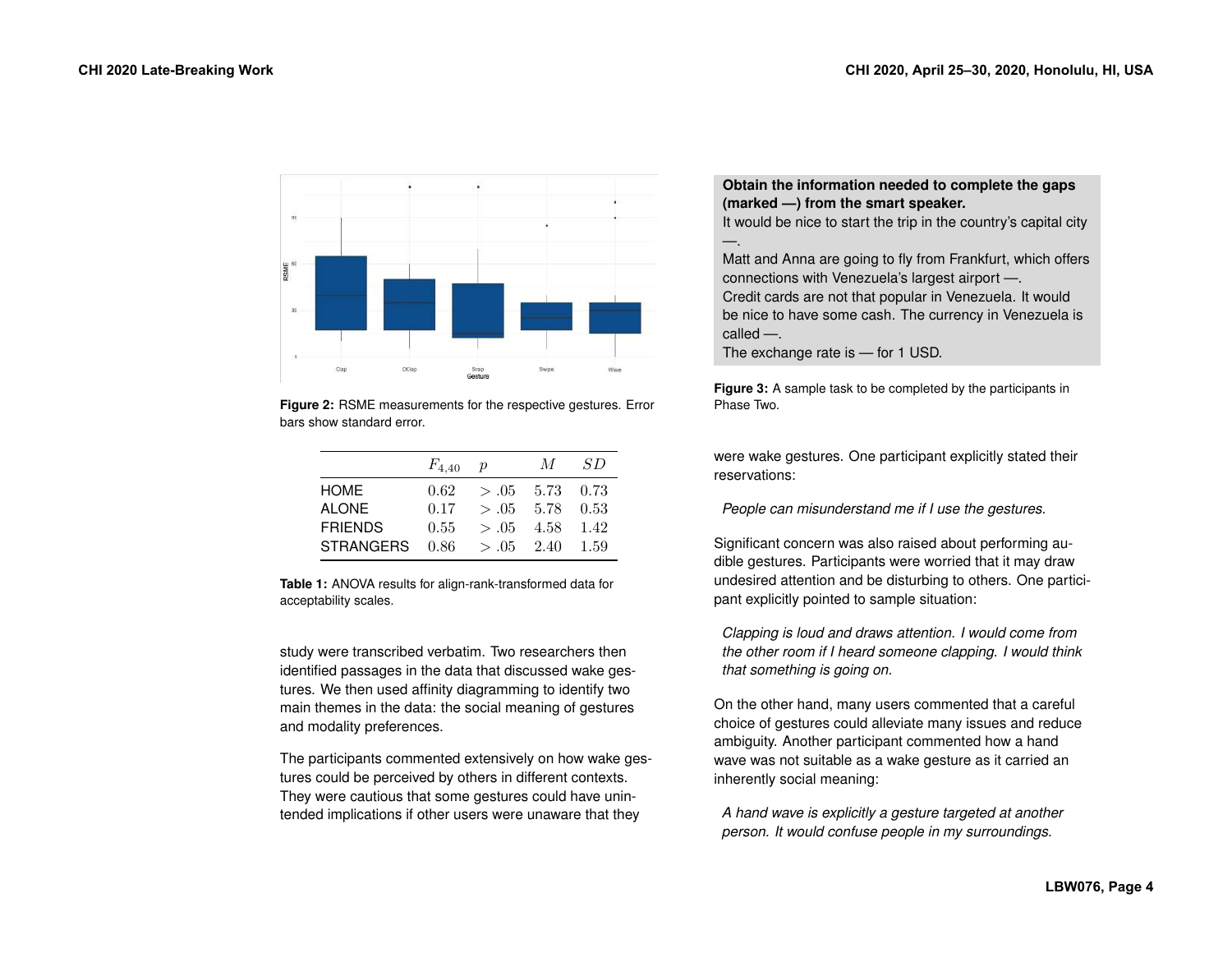

**Figure 4:** Acceptability scores for the five gestures studied. We analysed acceptance at home, when used alone, among friends and strangers. The questionnaire was based on previous work. [\[5,](#page-6-8)[9\]](#page-6-7)

The interviews also showed that users welcome multimodal possibilities for accessing their smart assistants. All the users reported that they would use a wake gesture. The possibility of using alternate modalities was appreciated:

*The perfect situation would be if you could alternatively use voice or gestures.*

The participants also reflected on the fact that wake gestures offered the possibility to reduce ambiguity and prevent accidental triggers that may happen during conversations:

*Gestures are potentially better at preventing accidentally using the system, during a conversation, for example.*

<span id="page-4-0"></span>

**Figure 5:** The sum of ranks obtained for the five gestures. The participants were asked to rank the gestures in order of preference. The lower the score, the more highly-ranked the gesture.

Users noted that gestural sensing instead of wake words reduced the need for constant voice recording:

*In terms of my personal data privacy, using a wake gesture appears to be way more practical than using voice.*

One participant stated, that technology used by the system has a significant influence on perceived privacy of personal data:

*If the system was detecting my movements, with some kind of radar, I would feel more secure using gestures. On the other hand if I were recorded by some visionbased camera, I would rather use my voice.*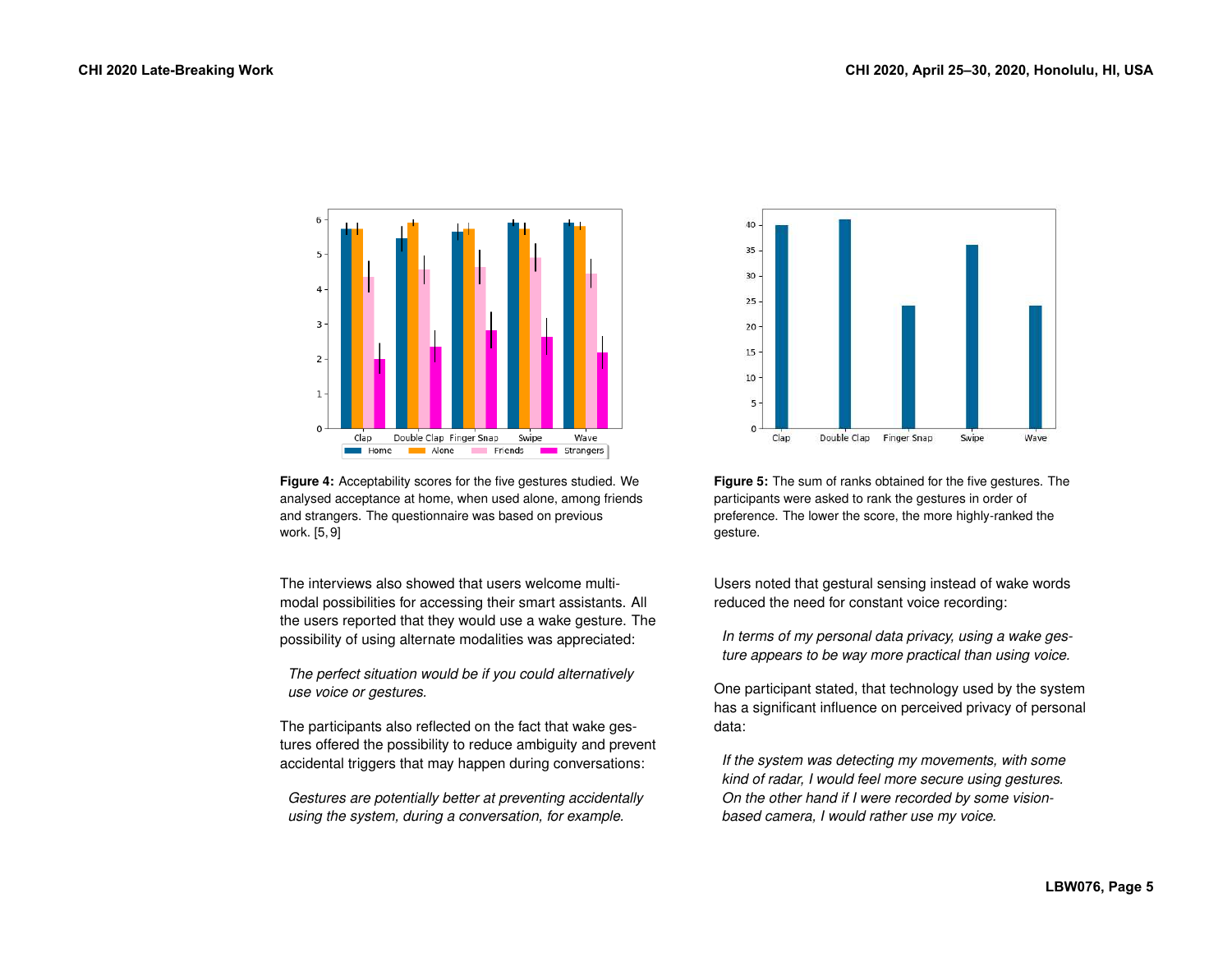Finally, users preferred the gesture modality if the smart assistant were to be used in public settings. A gesture was perceived as less disrupting and more socially acceptable when in public:

*If you talk to yourself, people will be scared of you. I prefer the gestures, because they engage the environment around you less (...) this would make me more comfortable.*

#### **Discussion**

While our results did not show significant differences between the gestures, we gathered initial feedback that can inform future inquiries. First, our work shows the feasibility and potential for user acceptance for wake gestures. Combined with the developments in motion sensing, our work suggests that future research should investigate multimodal ways of activating smart assistants and allowing users to choose alternative activation modalities based on context of use.

Second, we identified an initial set of gestures that could be used as wake gestures through gesture elicitation. In the qualitative feedback gathered in the second phase of our work, we found that gestures that carry a social meaning may build a negative user experience when used as wake gestures. These findings suggest that future research should investigate gestures with little social meaning. Given how culture-specific many gestures are, culture is likely to be a key design factor in choosing wake gestures for particular user groups. This also highlights a limitation of our study — all 31 participants in the studies presented here were resident in Europe and had an European cultural background.

Third, our work suggests that utilising gesture delimiters,

could enhance perceived privacy of personal data, given that underlying recognition technology is not based on visual recognition. Users seem to be less concerned about third parties potentially getting access to their motoric data (from motion sensors, EMG-based or microwave-based devices) than to being eavesdropped.

# **Future Directions**

In this paper, we presented our initial inquiry into wake gestures. Our goal is to understand the possibilities of activating smart assistants using different modalities. Inspired by related work [\[4\]](#page-6-4), in a future study, we plan to compare voice, gaze and gesture activation for smart assistants. To that end, we will perform studies in a living lab where users will be able to control smart home, entertainments and communication systems using alternative modalities in different social contexts (groups of users). Our results suggest that users will benefit from changing the wake modality based on context and we plan to investigate if and how such a possibility can enhance interacting with smart assistants.

# **Conclusion**

In this paper, we presented our initial inquiry into wake gestures for smart speaker and smart assistants. We first conducted gesture elicitation with  $n = 20$  participants to identify five initial gesture candidates. In a subsequent Wizardof-Oz study,  $n = 11$  users performed a mock smart speaker task with the five gestures. The snap and wave gestures were most preferred by the participants. Qualitative feedback from the study showed that participants preferred gestures that did not have a social meaning. Further, all users identified benefits in using multiple modalities to wake smart assistants. Our work shows the feasibility of using wake gestures and provides a starting point for further inquiries into exploring modalities for smart speaker activation.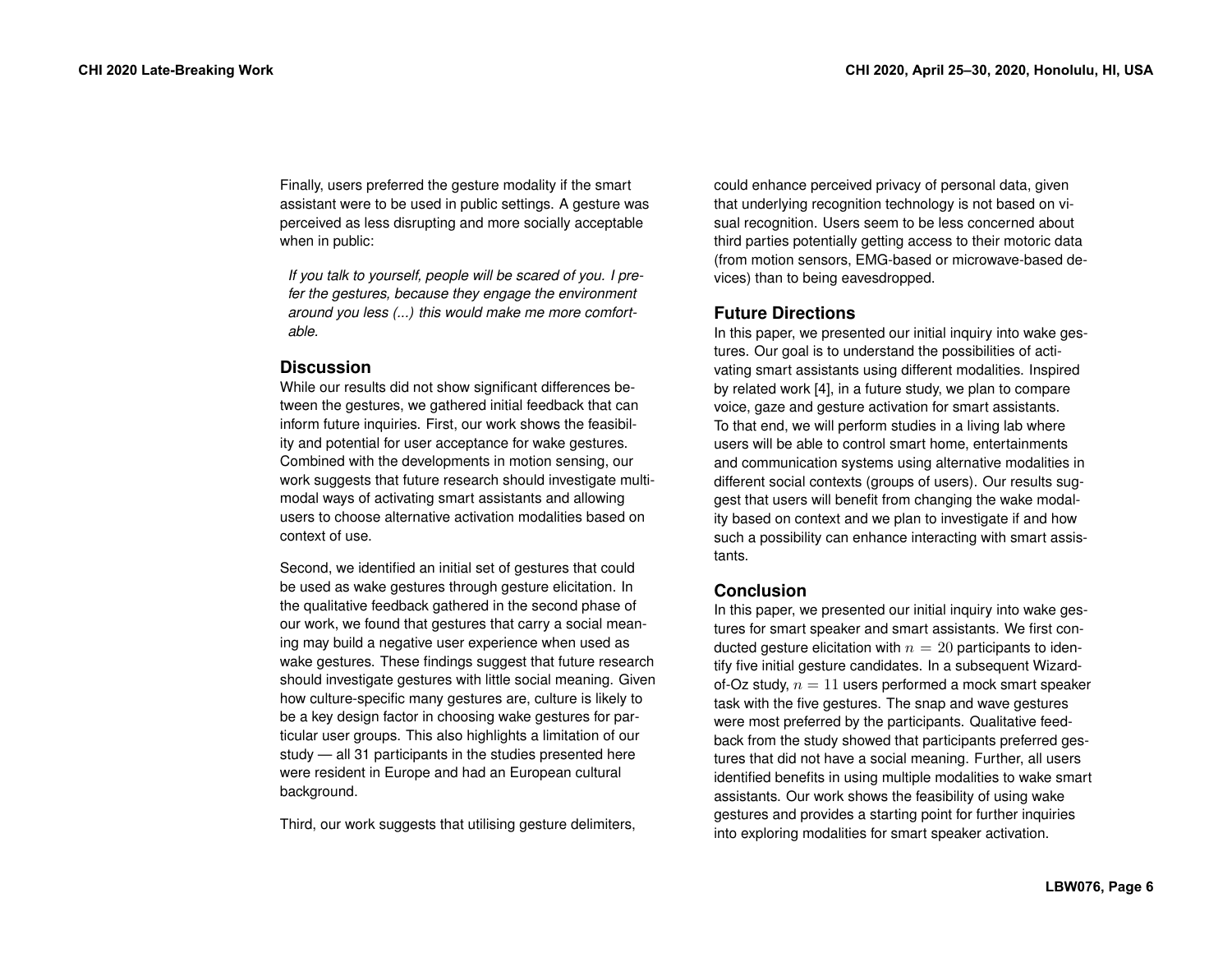# **REFERENCES**

- <span id="page-6-3"></span>[1] Frank Bentley, Chris Luvogt, Max Silverman, Rushani Wirasinghe, Brooke White, and Danielle Lottridge. 2018. Understanding the Long-Term Use of Smart Speaker Assistants. *Proc. ACM Interact. Mob. Wearable Ubiquitous Technol.* 2, 3, Article Article 91 (Sept. 2018), 24 pages. DOI: <http://dx.doi.org/10.1145/3264901>
- <span id="page-6-0"></span>[2] Bret Kinsella. 2020. Smart Speaker Sales to Rise 35% Globally in 2019 to 92 Million Units, 15 Million in China, Growth Slows. (2020). [https:](https://voicebot.ai/2019/09/24/smart-speaker-sales\-to-rise-35-globally-in-2019-to-92\-million-units-15-million-in-china-growth-slows/) [//voicebot.ai/2019/09/24/smart-speaker-sales\](https://voicebot.ai/2019/09/24/smart-speaker-sales\-to-rise-35-globally-in-2019-to-92\-million-units-15-million-in-china-growth-slows/)  $-to-rise-35-globally-in-2019-to-92\$ [-million-units-15-million-in-china-growth-slows/](https://voicebot.ai/2019/09/24/smart-speaker-sales\-to-rise-35-globally-in-2019-to-92\-million-units-15-million-in-china-growth-slows/).
- <span id="page-6-5"></span>[3] Jaime Lien, Nicholas Gillian, M. Emre Karagozler, Patrick Amihood, Carsten Schwesig, Erik Olson, Hakim Raja, and Ivan Poupyrev. 2016. Soli: Ubiquitous Gesture Sensing with Millimeter Wave Radar. *ACM Trans. Graph.* 35, 4, Article Article 142 (July 2016), 19 pages. DOI:

<http://dx.doi.org/10.1145/2897824.2925953>

- <span id="page-6-4"></span>[4] Donald McMillan, Barry Brown, Ikkaku Kawaguchi, Razan Jaber, Jordi Solsona Belenguer, and Hideaki Kuzuoka. 2019. Designing with Gaze: Tama – a Gaze Activated Smart-Speaker. *Proc. ACM Hum.-Comput. Interact.* 3, CSCW, Article Article 176 (Nov. 2019), 26 pages. DOI:<http://dx.doi.org/10.1145/3359278>
- <span id="page-6-8"></span>[5] Calkin S. Montero, Jason Alexander, Mark T. Marshall, and Sriram Subramanian. 2010. Would You Do That? Understanding Social Acceptance of Gestural Interfaces. In *Proceedings of the 12th International Conference on Human Computer Interaction with Mobile Devices and Services (MobileHCI '10)*.

Association for Computing Machinery, New York, NY, USA, 275–278. DOI:

<http://dx.doi.org/10.1145/1851600.1851647>

<span id="page-6-6"></span>[6] Meredith Ringel Morris, Andreea Danielescu, Steven Drucker, Danyel Fisher, Bongshin Lee, m. c. schraefel, and Jacob O. Wobbrock. 2014. Reducing Legacy Bias in Gesture Elicitation Studies. *Interactions* 21, 3 (May 2014), 40–45. DOI:

<http://dx.doi.org/10.1145/2591689>

- <span id="page-6-1"></span>[7] Amanda Purington, Jessie G. Taft, Shruti Sannon, Natalya N. Bazarova, and Samuel Hardman Taylor. 2017. "Alexa is My New BFF": Social Roles, User Satisfaction, and Personification of the Amazon Echo. In *Proceedings of the 2017 CHI Conference Extended Abstracts on Human Factors in Computing Systems (CHI EA '17)*. ACM, New York, NY, USA, 2853–2859. DOI:<http://dx.doi.org/10.1145/3027063.3053246>
- <span id="page-6-2"></span>[8] Aung Pyae and Tapani N. Joelsson. 2018. Investigating the Usability and User Experiences of Voice User Interface: A Case of Google Home Smart Speaker. In *Proceedings of the 20th International Conference on Human-Computer Interaction with Mobile Devices and Services Adjunct (MobileHCI '18)*. ACM, New York, NY, USA, 127–131. DOI: <http://dx.doi.org/10.1145/3236112.3236130>
- <span id="page-6-7"></span>[9] Julie Rico and Stephen Brewster. 2010. Usable Gestures for Mobile Interfaces: Evaluating Social Acceptability. In *Proceedings of the SIGCHI Conference on Human Factors in Computing Systems (CHI '10)*. Association for Computing Machinery, New York, NY, USA, 887–896. DOI: <http://dx.doi.org/10.1145/1753326.1753458>